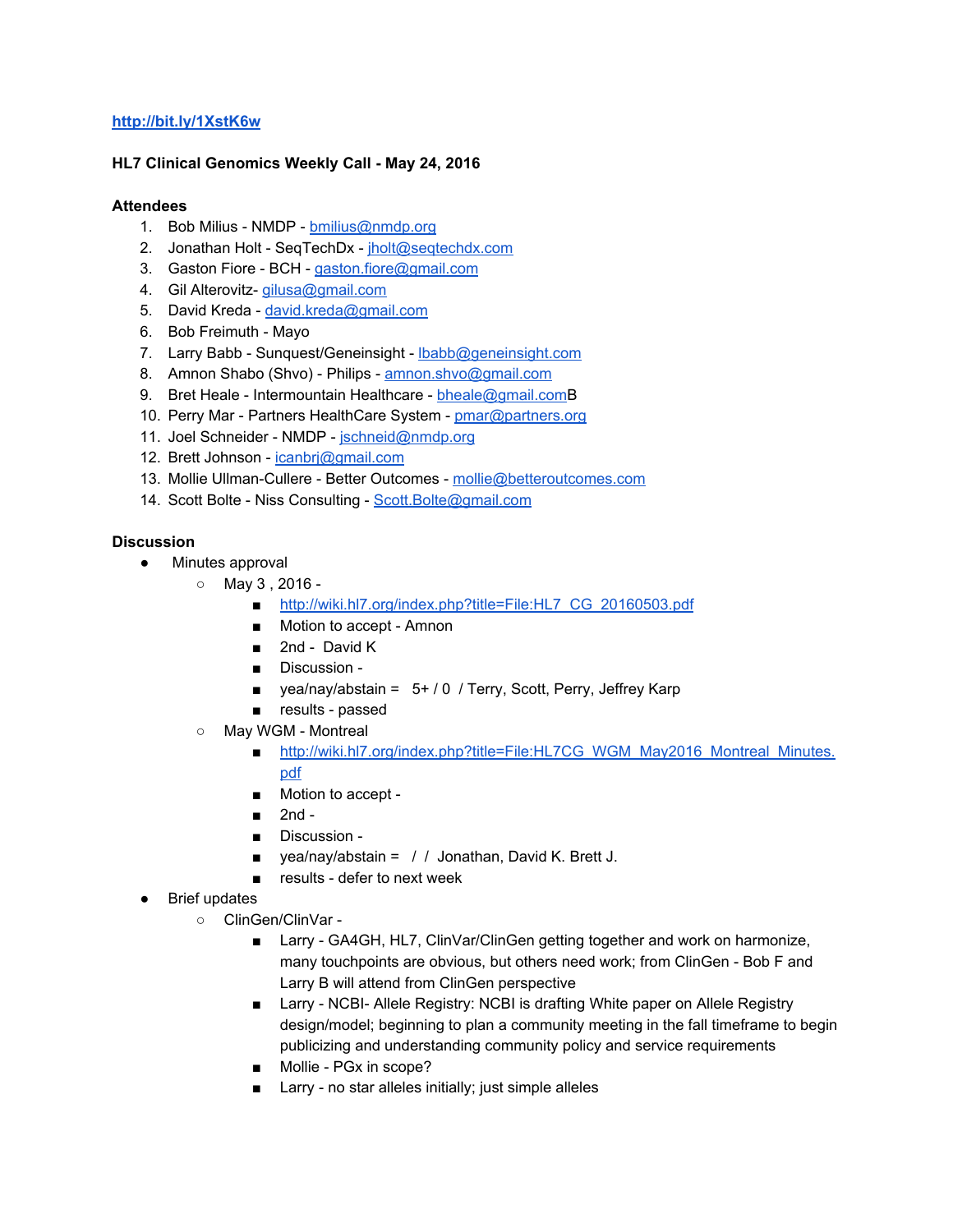- Larry not starting over, using collective knowledge at NCBI across many archives (dbSNP, dbVar/dbGap, ClinVar, etc…)
- Clem is this a cleanup (at NCBI)?
- Larry you could look at it that way, but more than that. Still in pilot phase but moving forward in a very positive way. but not a done deal
- Clem databases very large, need to be curated for a long time
- Larry the intent is the service would be available to register (find or create) canonical and contextual identifiers for alleles on the fly (larry's perspective - not an NCBI statement).
- GA4GH -
	- Gil Larry covered it
- National Academies
	- Gil June 1 pilots will be meeting
- other
	- ■
- FHIR
	- On May 19, 2016, the FHIR Subgroup discussed transitioning work from its staging site solution to the standard HL7 solution and voted in favor of such. This is set out below.
	- HL7 Working Procedure Background
		- The HL7 GForge tool/website is used by other HL7 Work Groups to support the development and publication of HL7 Standards. Using it, CGWG members will be able to go to the webpage of a FHIR resource or profile and use the "Propose a change" feature to enter feedback in an itemized manner in the GForge tracker. Feedback on that site can be discussed by the CGWG and FHIR Subgroup. Proposed changes, once approved by a CGWG vote, can then be committed to the FHIR Current Build specification, with a full audit trail of such activities and comments.

To move to this tool, the FHIR Subgroup proposes committing to the FHIR Current Build all changes made on the FHIR Genomics staging site (fhirgenomics.org) since March 27, the date of the commit made for Connectathon 12. After the new commit, CGWG members will use the GForge site to comment and report all new issues using the GForge solution and all future updates to the Current Build will be conducted based upon votes taken against the record in that tool.

# ○ Proposed Motion

- The CGWG approves:
	- (a) committing the FHIR genomics specifications (http://genomics-advisor.smartplatforms.org:4000), that includes all updates to the March 27, 2016 Connectathon 12 snapshot (described here: [http://hl7.org/fhir/2016May/index.html\)](http://hl7.org/fhir/2016May/index.html) to the HL7 FHIR Current Build; and
	- (b) using the HL7 GForge site henceforth to
		- (i) collect and track CGWG participant feedback regarding changes to genomics resource and profiles;
		- (ii) support developers in implementing the FHIR genomics specification; and
		- (iii) maintain FHIR genomics specification version control.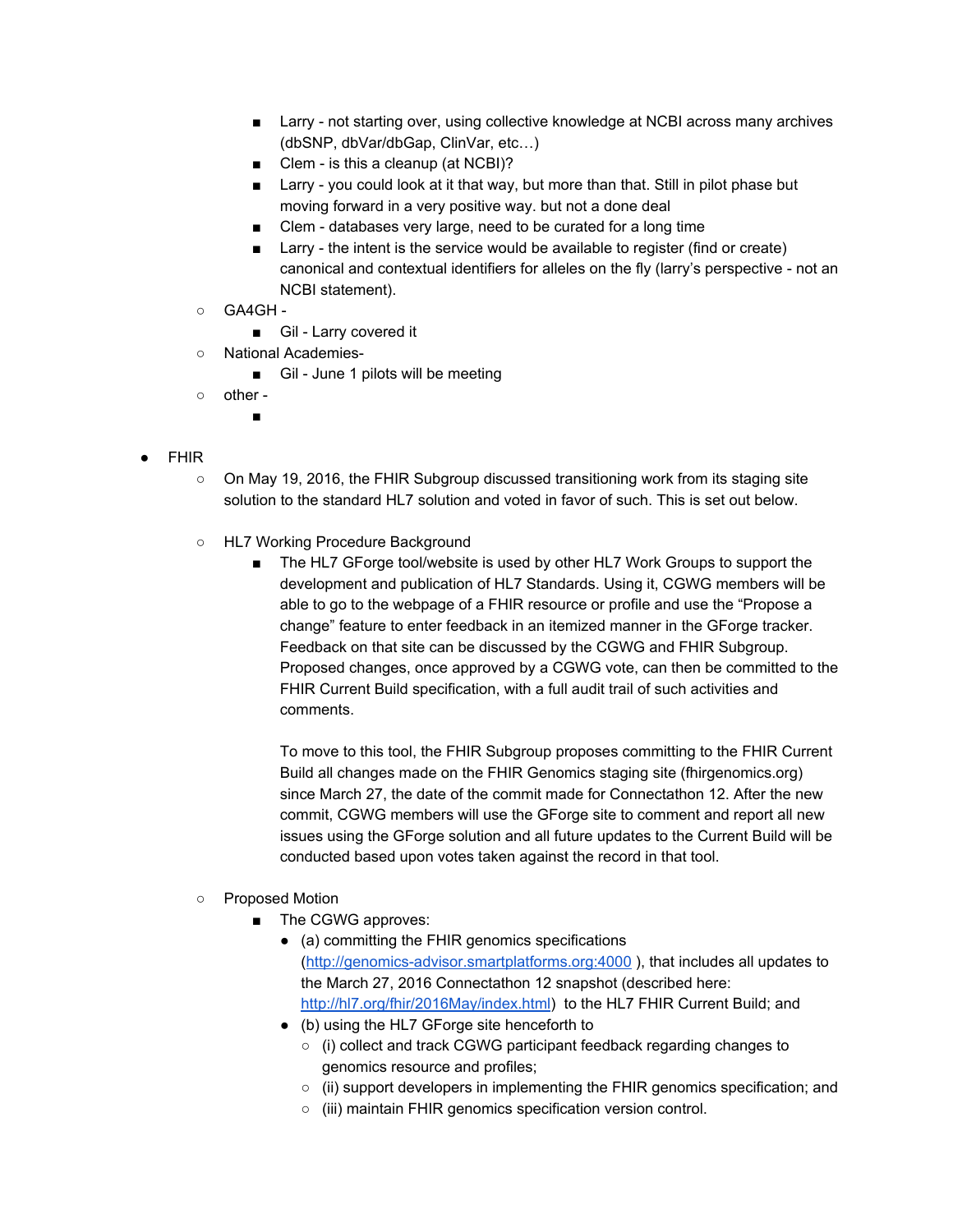- Motion = Gaston
- Second = Gil
- Discussion
- $\circ$  Bob F = Question how is the structure of the process of FHIR development changed/managed?
- Gaston Part below is not related to this motion
- $\circ$  Resulte = rest / 0 / 0 motion passes
- $\circ$  David = how quickly can this be done?
- $\circ$  Gaston = a few days

# ● FHIR Deadlines

For our Work Group to have anything in the STU3 ballot, we have several activities we must promptly address due to deadlines set by the HL7 FHIR Management Group. The key deadline is Wednesday, June 1, the day after our next CGWG call.

By June 1, in particular, we must have voted for certain proposals that must be document in an officially sanctioned format. These proposals are forward-looking assertion that we are going to work to have certain actual specifications ready in the relative near future, some number of weeks before the September WGM. In particular, here are the individual proposals that all work groups, including ours, would need to get done (if not already done and approved at an earlier date) by June 1 to be considered eligible for the STU3 ballot process:

- 1. FHIR Resource Proposals
- 2. FHIR profile Proposals
- 3. FHIR Implementation Guide Proposal

Finally, all work groups, ours included, need to indicate no later than June 1 if they will be participating in the September FHIR Connectathon.

Re (1). We approved the Sequence Resource proposal in 2015. Again, not the actual specification, which we continue to work on, but merely the go-ahead for that resource. We will eventually vote again on the exact specification that would part of STU3.

Re (2). We must promptly consider proposals for each of the profiles. For that, we have drawn up a proposal for each, see:

[http://wiki.hl7.org/index.php?title=ObservationGenetics\\_FHIR\\_Profile\\_Proposal](http://wiki.hl7.org/index.php?title=ObservationGenetics_FHIR_Profile_Proposal)

[http://wiki.hl7.org/index.php?title=DiagnosticReportGenetics\\_FHIR\\_Profile\\_Proposal](http://wiki.hl7.org/index.php?title=DiagnosticReportGenetics_FHIR_Profile_Proposal)

[http://wiki.hl7.org/index.php?title=DiagnosticOrderGenetics\\_FHIR\\_Profile\\_Proposal](http://wiki.hl7.org/index.php?title=DiagnosticOrderGenetics_FHIR_Profile_Proposal)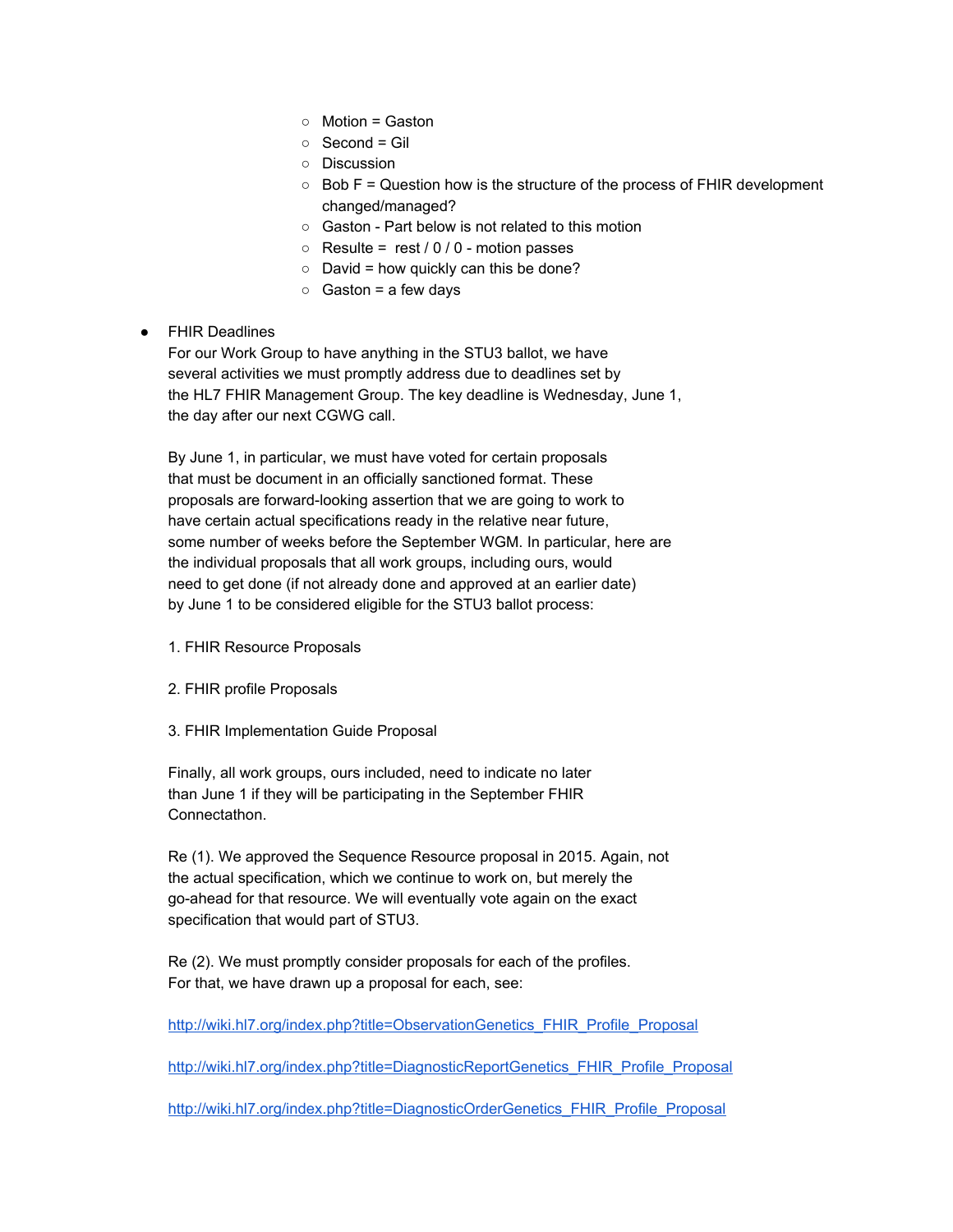[http://wiki.hl7.org/index.php?title=FamilyMemberHistoryGenetics\\_FHIR\\_Profile\\_Proposal](http://wiki.hl7.org/index.php?title=FamilyMemberHistoryGenetics_FHIR_Profile_Proposal)

[http://wiki.hl7.org/index.php?title=SequenceConsensusSequenceBlock\\_FHIR\\_Profile\\_Proposal](http://wiki.hl7.org/index.php?title=SequenceConsensusSequenceBlock_FHIR_Profile_Proposal)

[http://wiki.hl7.org/index.php?title=DiagnosticReportHlaResults\\_FHIR\\_Profile\\_Proposal](http://wiki.hl7.org/index.php?title=DiagnosticReportHlaResults_FHIR_Profile_Proposal)

Examples of approved profile proposals are below (link given by Lloyd): [http://wiki.hl7.org/index.php?title=Category:Approved\\_FHIR\\_Profile\\_Proposal](http://wiki.hl7.org/index.php?title=Category:Approved_FHIR_Profile_Proposal)

We hope that a majority will approve the go-ahead for proposals for these profiles. The current profiles work-in-progress for which the proposal apply are, of course, presently set out at the staging site (FHIRgenomics.org). For voting, we propose that each proposal be a separate google poll that closes at the beginning of our CGWG call on Tuesday, May 31.

These profile proposals correspond to proposals that we were polling last week for a FHIR Maturity Model target at the end of December 2016. That said, based on polling last week, the FMM target was 3 except for the HLA/consensus block and Family Hx, each of which tied between 1 and 3. That vote can also stay open through the beginning of our CGWG call on Tuesday, May 31.

See:

https://docs.google.com/forms/d/1nCWreYHSDAr-YH7wnDJdNb8S2uuyYkbmRRQUBNbZFos/view [analytics](https://docs.google.com/forms/d/1nCWreYHSDAr-YH7wnDJdNb8S2uuyYkbmRRQUBNbZFos/viewanalytics)

Re (3). We must promptly consider a proposal to produce an Implementation Guide (IG). Again, the proposal is here [\(http://wiki.hl7.org/index.php?title=Genomics\\_FHIR\\_Profile\\_Proposal\)](http://wiki.hl7.org/index.php?title=Genomics_FHIR_Profile_Proposal) and its table of contents recaps the list of resources and profiles, which can be amended depending upon the vote in (2) and in later final commit votes, etc.

The final vote we must take  $-$  and this we could take today  $-$  is if we intend to participate in the September 2016 FHIR Connectathon.

Motion to participate - David Second - Bret Discussion -Jon - good idea to participate, but need to fine tune the resources/profiles David - 6-7 weeks for improvement to ready for connectathon snapshot Results =  $rest / 0 / 0$ Motion passes